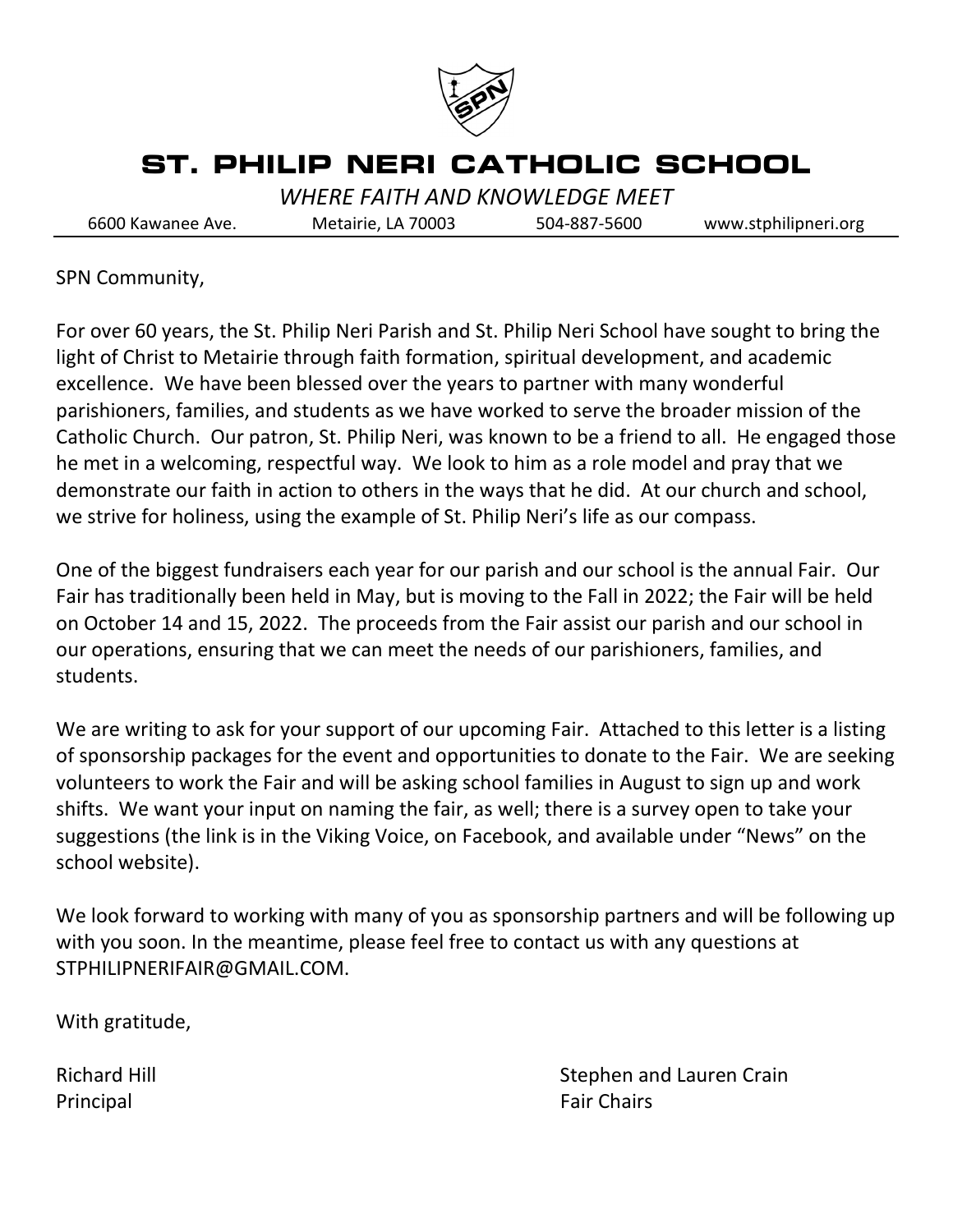## St. Philip Neri School Fair October 14-15 2022 Sponsorships

#### **Presenting Sponsor** - 1 available

\$6500

- Full panel-Top Of Stage Banner
- All communication as the SPN Fair presented by ....
- Banner on Kawanee fence and parking lot fence for the month of October
- Leading logo on T-shirt back
- Logo on plastic beverage cups and koozies
- Acknowledgment in the Parish bulletin
- Company featured on fair social media pages (Can be a combination of cash and donations)

#### **Side Stage Sponsor** - 2 available

\$4500

- Stage Side Panel Banner
- Banner on Kawanee fence and parking lot fence for the month of October
- Logo on T-shirt back
- Logo on plastic beverage cups
- Acknowledgment in the Parish bulletin
- Company featured on fair social media pages (Can be a combination of cash and donations)

#### **Fun Run Sponsor** - 1 available

\$3500

- Banner on Kawanee fence and parking lot fence for the month of October
- Logo on T-shirt back
- Logo printed on plastic cups
- Single sponsor logo on race bibs
- Acknowledgment in the Parish bulletin
- Company featured on social media pages

#### *Supporting Sponsors*

#### **Beer Garden** - 1 available

\$2000

- Banner at booth entrance
- Logo printed on T-shirt back
- Logo printed on plastic cups and koozies
- Banner on parking lot gates for 2 weeks
- Acknowledgment in the Parish bulletin
- Logo on fair social media pages

\*New Fair Name, Logo and T-shirt Design Coming Soon!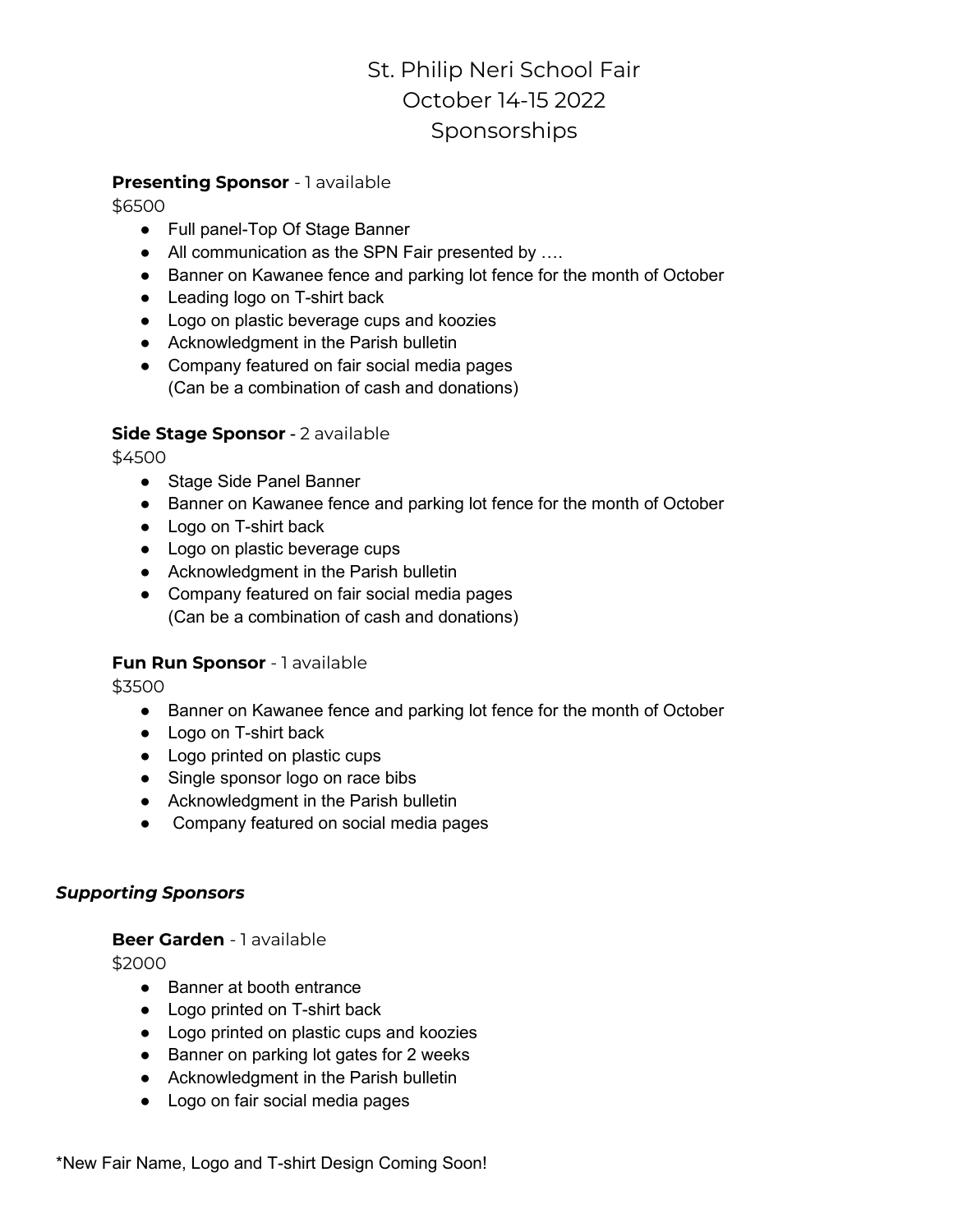#### **Ticket Center** - 1 available

\$2000

Used for all booths, food and beverage. Ticket presale and fair weekend sales.

- Logo printed on all fair money
- Banner on the ticket booth
- Logo on T-shirt back
- Banner on parking lot gates for 2 weeks
- Acknowledgment in the Parish bulletin
- Logo on fair social media pages

#### **Toddler Zone** - 1 available

#### \$1500

Inflatable zone for ages 6 and under. Wristbands presale and fair weekend sales.

- Banner at the zone entrance
- Logo printed on all toddler play wristbands
- Logo on T-shirt back
- Banner on parking lot gates for 2 weeks
- Acknowledgment in the Parish bulletin
- Logo on fair social media pages

#### **Kid Zone** - 1 available

#### \$1500

Inflatable zone for ages 7 and up. Wristbands presale and fair weekend sales.

- Banner at the zone entrance
- Logo printed on all kid play wristbands
- Logo on T-shirt back
- Banner on school gates for 2 weeks
- Acknowledgment in the Parish bulletin
- Logo on fair social media pages

#### **Tshirt and Banner**

\$1000

- Logo on T-shirt back
- Banner on parking lot gates for 2 weeks
- Acknowledgment in the Parish bulletin
- Logo on fair social media pages

#### **Booth Sponsor**

\$350

• Sign on game or food booth during the fair